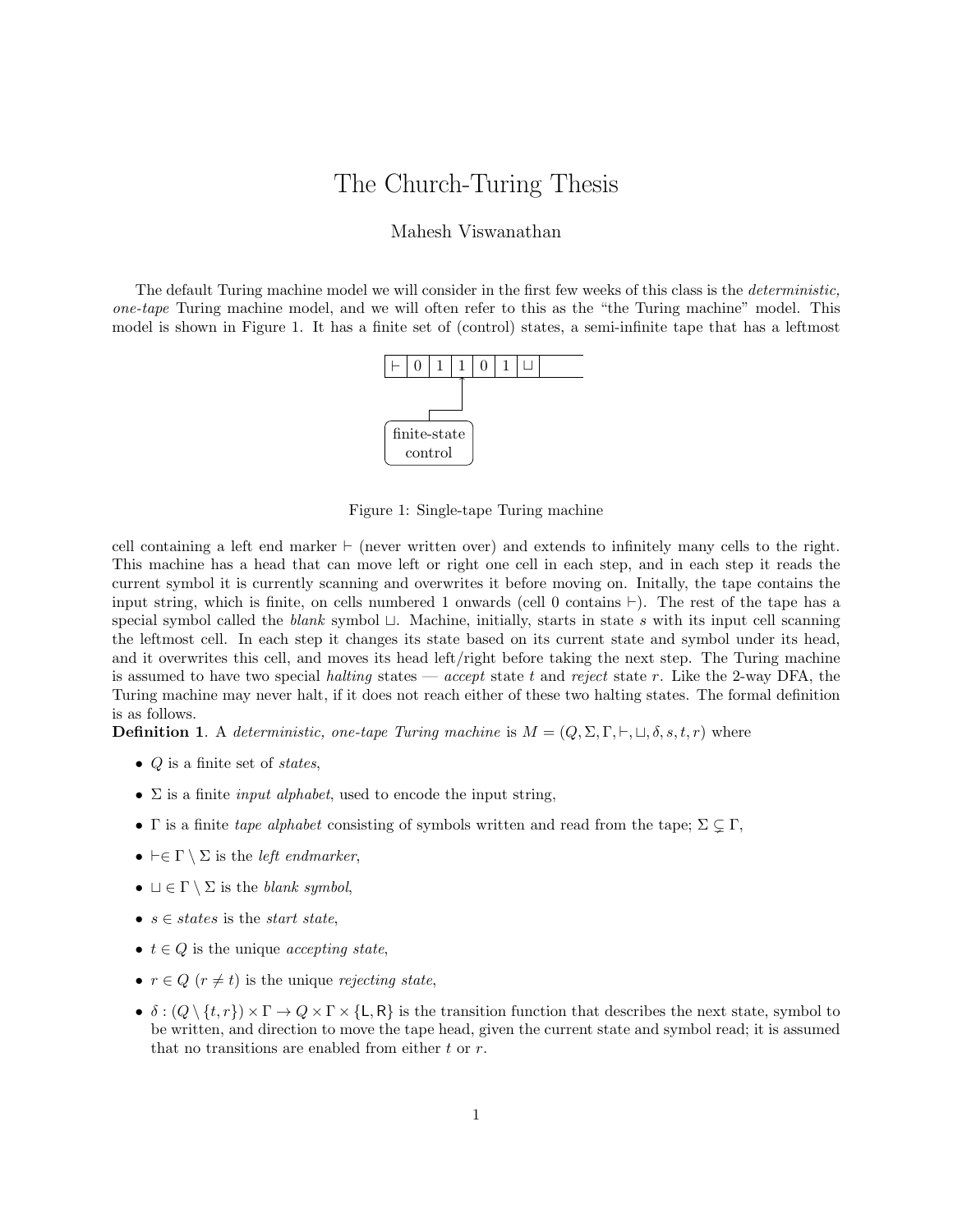We assume that the left endmarker  $\vdash$  is never over-written, i.e., for any  $p \in Q \setminus \{t, r\}, \delta(p, \vdash) = (q, \vdash, R)$  for some  $q \in Q$ .

To describe computations of a Turing machine, we need to define the notion of a configuration which is a snapshot of all the relevant information about a Turing machine at a given step. For a Turing machine, this means the contents of the tape, the current state, and the current input head position.

At any given point, the contains of the machine's tape will be of the form  $y\Box^{\omega}$ , where  $y \in \Gamma^*$  and  $\Box^{\omega}$  is the infinite sequence  $\Box \Box \Box \cdots$ . In other words, all but finitely many symbols on the tape are  $\Box$ ; this can be argued inductively as it is definitely true when the machine starts, and any step of the machine may increase the number of non-blank cells by at most 1.

A configuration  $\alpha$  of TM M is an element of  $Q \times \{y \sqcup^{\omega} \mid y \in \Gamma^*\} \times \mathbb{N}$ . So a configuration  $\alpha = (p, z, n)$ represents the fact that the TM is in state  $p$ , its tape contains  $z$ , and its head is scanning cell  $n$ . The start configuration of M on input  $x \in \Sigma^*$  is  $(s, \vdash x \sqcup^{\omega}, 0)$ .

Just like 2-way DFAs, computations/runs are sequences of configurations related by the next configuration *relation*,  $\frac{1}{M}$ , which we define next. Before doing so, we introduce a convenient notation. For a tape  $z = y \sqcup^{\omega}$  $(y \in \Gamma^*)$ ,  $s_b^n(z)$  is the string obtained from z by substituting b for the nth cell contents  $(z_n)$  in z. The relation  $\frac{1}{M}$ , is defined as

$$
\delta(p, z_i) = (q, b, L) \Rightarrow (p, z, i) \xrightarrow[M]{1} (q, s_b^i(z), i - 1),
$$
  

$$
\delta(p, z_i) = (q, b, R) \Rightarrow (p, z, i) \xrightarrow[M]{1} (q, s_b^i(z), i + 1).
$$

As for 2-way DFAs, we can define the *n*-fold composition of  $\frac{1}{M}$ , inductively, as follows.

$$
\alpha \frac{\alpha}{M} \alpha
$$
 for every configuration  $\alpha$   
If  $\alpha \frac{n}{M}$   $\beta$  and  $\beta \frac{1}{M}$   $\gamma$ , then  $\alpha \frac{n+1}{M} \gamma$ 

Finally, the *reflexive*, transitive closure of  $\frac{1}{M}$  is defined as,  $\alpha \xrightarrow[M]{} \beta$  if  $\alpha \xrightarrow[M]{} \beta$  for some  $n \in \mathbb{N}$ . **Definition 2.** The machine  $M = (Q, \Sigma, \Gamma, \vdash, \sqcup, \delta, s, t, r)$  is said to accept input  $x \in \Sigma^*$  if  $(s, \vdash x \sqcup^{\omega}, 0) \frac{*}{M}$  $(t, y, n)$  for some y and n. M is said to reject x if  $(s, \vdash x \sqcup^{\omega}, 0) \stackrel{*}{\underset{M}{\longrightarrow}} (r, y, n)$  for some y and n. M halts on x if it either accepts or rejects  $x$ ; a TM may not halt on some inputs.

The language of M is given by  $\mathbf{L}(M) = \{x \in \Sigma^* | M \text{ accepts } x\}.$ 

The execution of a TM  $M$  on an input  $x$  can have one of three possibilities: it may accept  $x$ , it may reject x, or it may not halt on x. The language accepted/recognized by M only consists of inputs that M accepts. In other words, inputs on which M either rejects or does not halt do not belong to  $\mathbf{L}(M)$ . One important class of Turing machines are those that are total. A TM M is total if it halts on every input. That is, on any input, a total TM either accepts or rejects.

**Definition 3.** A language/decision problem  $L$  is

- recursively enumerable (RE) if  $L = L(M)$  for some TM M;
- recursive (REC) if  $L = L(M)$  for some total TM M; and
- co-r.e. (co-RE) if  $\overline{L}$  is RE.

A number of different computational models are equivalent to the single tape Turing machine model that we have introduced. We give details of some of these variants and how they can be simulated on the Turing machine model.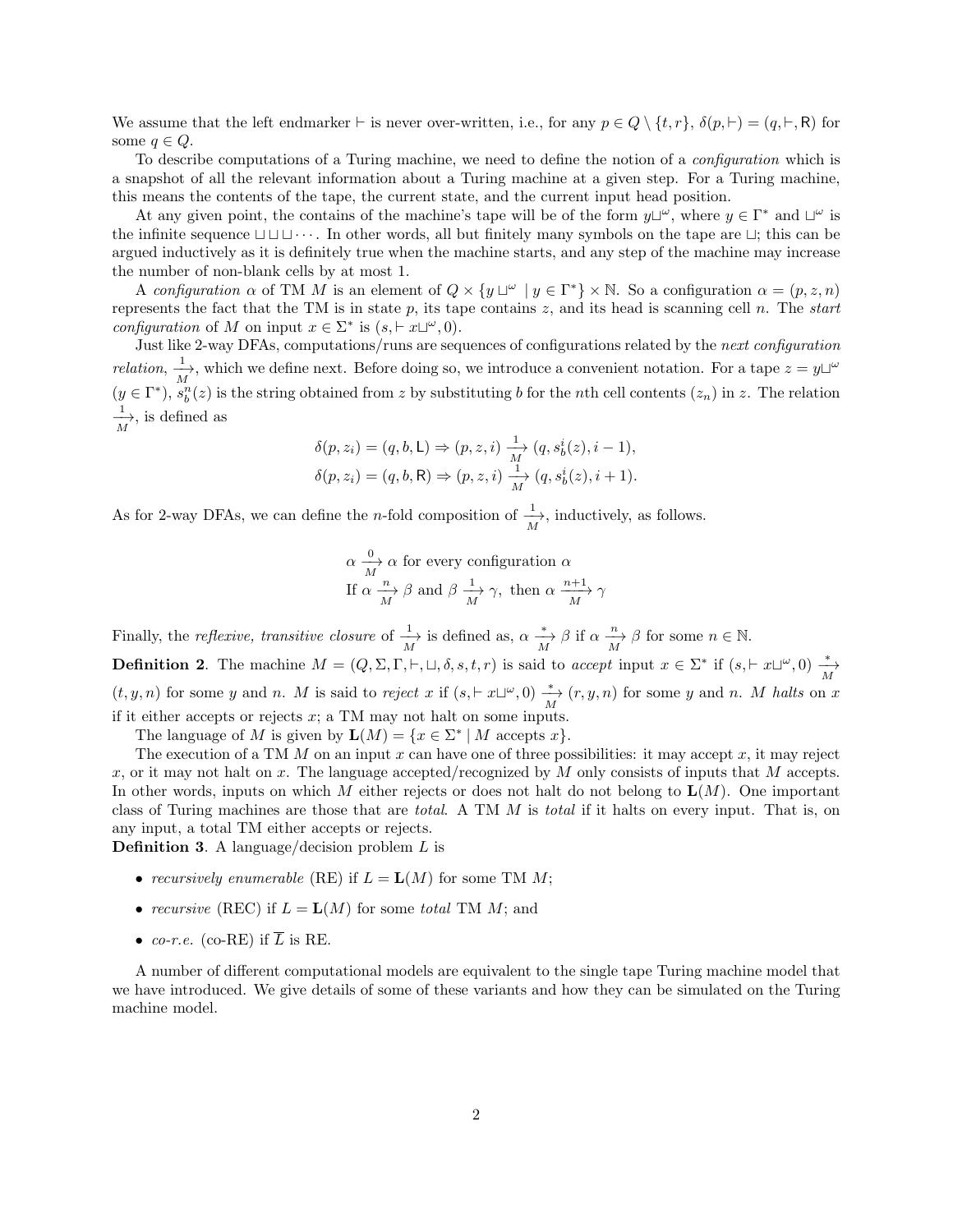

Figure 2: Multi-tape Turing machine

## 1 Multi-tape Turing Machine

A Multi-tape Turing machine is like the Turing machine model. However, the machine has multiple tapes on which it can write information and read from. Each tape has its own head that moves independently. Such a machine is schematically shown in Figure 2. Intuitively, this machine works as follows.

- Input is written out on Tape 1
- The leftmost cell of all tapes has a left endmarker  $\vdash$  that is never overwritten.
- Initially all heads scanning cell 0 (leftmost cell), and tapes 2 to k are blank (except for the left endmarker).
- In one step, the machine read symbols under each of the k-heads, and depending on the current control state, writes new symbols on each of the tapes, moves each tape head independently in possibly in different directions, and changes its control state.

Such a machine can be formally defined as follows. **Definition 4.** A k-tape Turing Machine is  $M = (Q, \Sigma, \Gamma, \vdash, \sqcup, \delta, s, t, r)$  where

- $Q$  is a finite set of control states
- $\Sigma$  is a finite set of input symbols
- $\Gamma \supseteq \Sigma$  is a finite set of tape symbols. Also,  $\{\vdash, \sqcup\} \subseteq \Gamma \setminus \Sigma$
- $s \in Q$  is the initial state
- $t \in Q$  is the accept state
- $r \in Q$  is the reject state; the states t, and r are assumed to be distinct states
- $\delta: (Q \setminus \{t, r\}) \times \Gamma^k \to Q \times (\Gamma \times \{L, R\})^k$  is the transition function; thus, given the current state, and the symbols read by each of the  $k$ -heads, the transition function determines what the next state will be, what should be written on each of the tapes, and in which direction to move each tape head.

As always we assume that none of the heads move left, if they are reading  $\vdash$ ; we skip the formal restriction on  $\delta$  to ensure this.

As for (single-tape) Turing machines, in order to define computations, acceptance, and the language recognized, we need to identify what the configuration of such a machine is. The configuration of such a  $k$ -tape Turing machine is a tuple that identifies the current state, the contents of each of  $k$ -tapes, and the positions of each of the tape heads. Thus, a configuraion is  $\alpha \in Q \times (\{y \sqcup^{\omega} \mid y \in \Gamma^*\})^k \times \mathbb{N}^k$ . For such a machine, the initial configuration on input x is  $(s, \vdash x \sqcup^{\omega}, \vdash \sqcup^{\omega}, \ldots, \vdash \sqcup^{\omega}, 0, 0, \ldots, 0)$ . The formal definition of a single step based on the transition function is skipped, but is similar to the definition of a single step of a Turing machine. The machine *accepts* input w if it reaches state  $t$ , and it rejects input w if it reaches state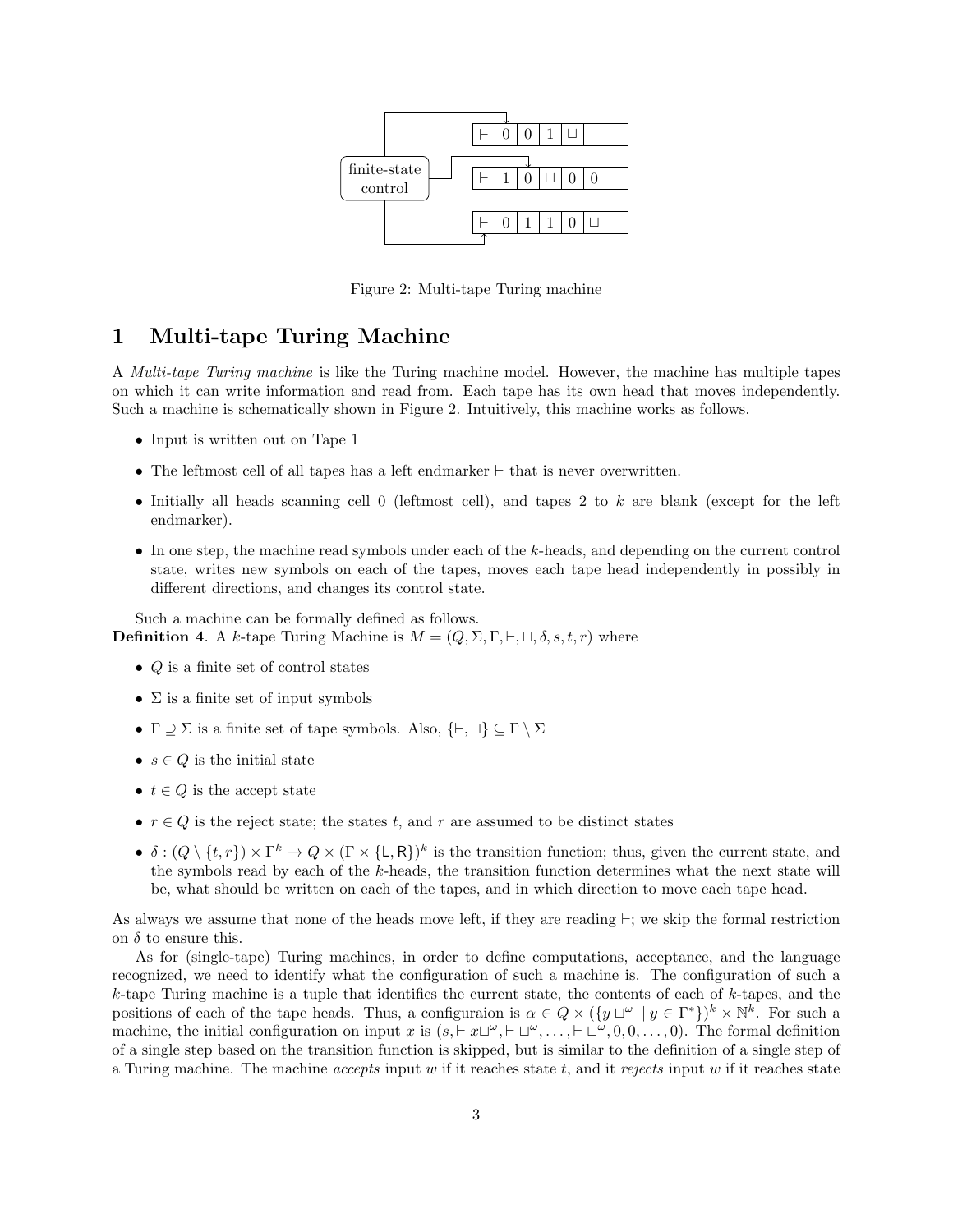r. If the machine neither accepts nor rejects on a an input then the machine is said to not halt. Finally, the language recognized/accepted by M is given as  $\mathbf{L}(M) = \{w \in \Sigma^* | M \text{ accepts } x\}$ 

The ability of a machine to write and read from additional tapes does not increase its computational power. In other words, any decision problem solved on a k-tape Turing machine can also be solved on a single tape Turing machine.

**Theorem 5.** For any k-tape Turing Machine M, there is a single tape TM single(M) such that  $\mathbf{L}(\text{single}(M)) =$  $\mathbf{L}(M)$ .

Proof. Recall that in order to simulate the k-tape machine, the single tape machine needs to keep track of the configuration of M. That means keeping track of the state of  $M$ , storing the contents of  $M$ 's tapes, and keeping track of the the position of each head. How do we do this? This requires us to address the following challenges.

- How do we store  $k$ -tapes in one?
- How do we simulate the movement of  $k$  independent heads?

We address these challenges in order.



Figure 3: Multi-tape TM M

Figure 4: 1-tape equivalent single M

The idea behind storing multiple tapes on a single tape is to store the contents of the ith cell of each tape in the  $i + 1$ th cell of the single tape machine; we need to right shift by one cell because the 0th cell of the single tape contains the left end marker, and the first cell contains an encoding of the endmarkers of each of the k-tapes. This is achieved by enlarging the tape alphabet of the single tape machine to be the cartesian product of the tape alphabet of the k-tape machine. This is illustrated in Figures 3 and 4. The other piece of information that the single tape machine needs to keep track of are the head positions of the k heads. This it will do by "marking" the cell in which a particular tapes head is positioned. This is indicated by the presence of "\*" as shown in Figure 4.

Having outlined how the single tape TM stores the  $k$ -tape contents and the  $k$  head positions, it is clear that the single tape TM can store the configuration of the k-tape machine by storing the state in its control state. We now need to address how the single tape TM can simulate a single step of the k-tape machine. To simulate a single step of the k-tape machine, we need to find what is being read by each of the k tapes. This can be accomplished by scanning the entire tape from left to right, and storing the contents of the cells that are marked (to indicate the presence of a tape head) in the state as we encounter them. After this scan the 1-tape TM knows what the next step of the k-tape machine will be. But in order to finish its simulation, we need to update the tape to reflect the changed contents of each of the  $k$  tapes, and determine the new head positions. This will be accomplished by a couple of scans that update the tape contents, and move the markers to indicate the new head positions on the tape.

Putting these ideas together we can see that the high-level algorithm for the 1-tape TM is as follows. On input  $x$ 

- 1. First the machine will rewrite input x to be in "new" format that stores the contents of all  $k$ -tapes in each cell.
- 2. To simulate one step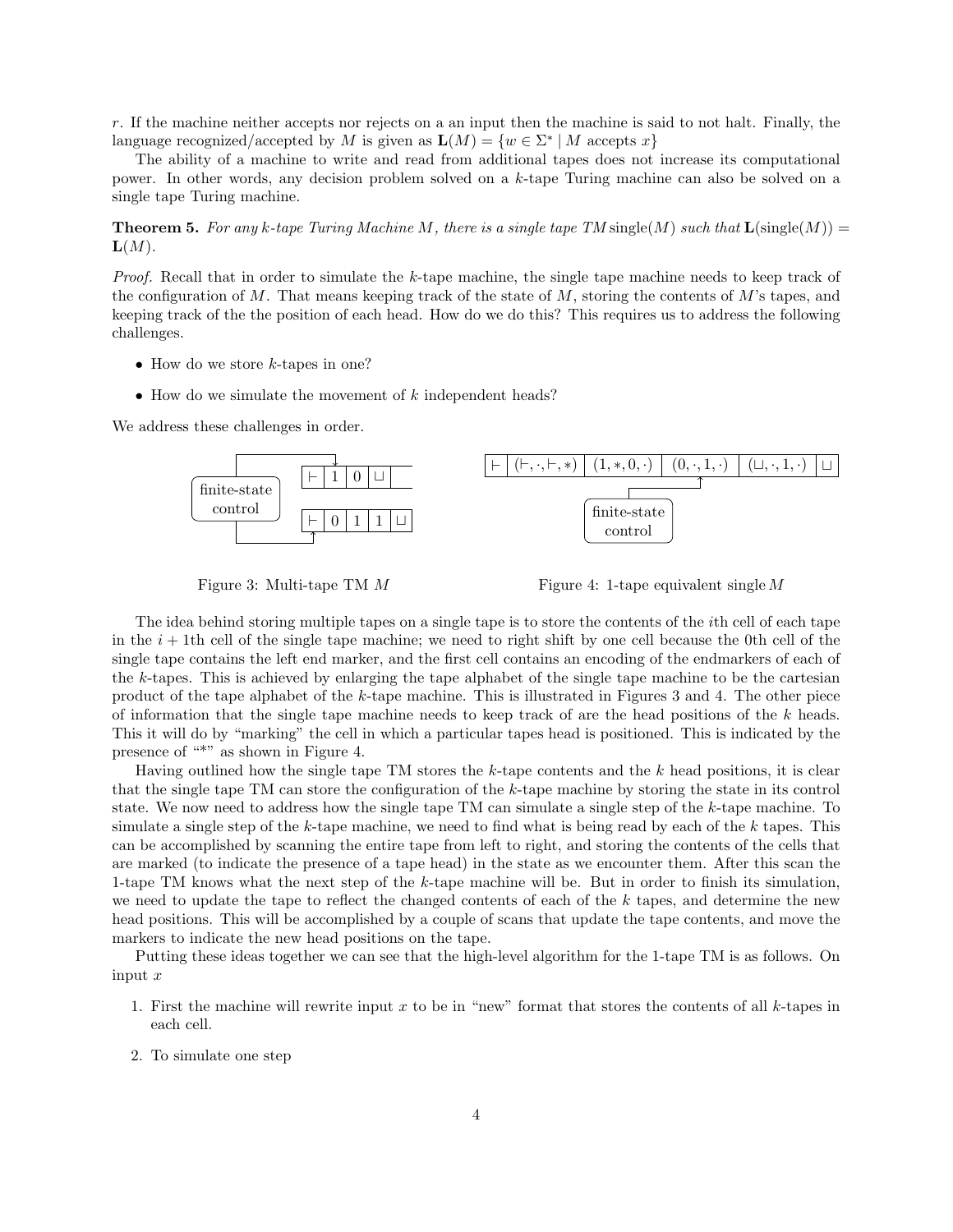- the machine will read from left-to-right remembering symbols read on each tape, and move all the way back to leftmost position.
- Next, it will read from left-to-right, changing symbols, and moving those heads that need to be moved right.
- Then, it will scan back from right-to-left moving the heads that need to be moved left.

The above high-level description can be translated into a concrete set of transitions in a straight-forward (but painful) manner. To illustrate how this can be accomplished, we illustrate this process by giving a precise formal definition of this construction.

Formally, let  $M = (Q, \Sigma, \Gamma, \vdash, \sqcup, \delta, s, t, r)$ . To define the machine single(M) it is useful to identify modes that  $\operatorname{single}(M)$  could be in while simulating M. The modes are

 $mode = \{init, back-int, read, back-read, fix-right, fix-left\}$ 

where

- init means that the machine is rewriting input in new format
- back-init means the machine is just going back all the way to the leftmost cell after "initializing" the tape
- read means the machine is scanning from left to right to read all symbols being read by  $k$ -tape machine
- back-read means the machine is going back to leftmost cell after the "read" phase
- fix-right means the machine is scanning from left to right and is going to make all tape changes and move those heads that need to be moved right
- fix-left means the machine is scanning right to left and moving all heads that need to be moved left

Now single( $M$ ) = ( $Q'$ ,  $\Sigma'$ ,  $\Gamma'$ ,  $\vdash$ ,  $\sqcup$ ,  $\delta'$ ,  $s'$ ,  $t'$ ,  $r'$ ) where

• Recall, based on the high-level description, single( $M$ ) needs to remember a few things in its state. It needs to keep track of the current "mode"; M's state; during the read phase the symbols being scanned by each head of  $M$ ; at the end of the read phase, the new symbols to be written and direction to move the heads. Thus,

$$
Q' = \{s', t', r'\} \cup (\text{modes} \times Q \times (\Gamma \times \{\text{L}, \text{R}, *\})^k)
$$

where  $s', t', r'$  are new initial, accept and reject states, respectively. "\*" is new special symbol that we will use to when placing new head positions, and can be ignored for now. Intuitively, when the mode is "read" the directions don't mean anything, and symbols in  $\Gamma$  will be the symbols that M is scanning. During the "fix" phases the directions are the directions each head needs to be moved, and the symbols are the new symbols to be written.

- $\Sigma' = \Sigma$ ; the input alphabet does not change
- $\bullet$  On the tape, we write the contents of one cell of each of the k-tapes and whether the head scans that position or not. Thus,  $\Gamma' = \{\vdash, \sqcup\} \cup (\Gamma \times \{\cdot, *\})^k$ , where  $\vdash$  will be the left-end-marker, and  $\sqcup$  is the blank symbol of the machine.
- The initial state, accept state and reject states are the new states  $s', t'$ , and  $r'$ .

We will now formally define the transition function  $\delta'$ . We will describe  $\delta'$  for various cases below; for a case not covered below, we will assume that the machine single(M) goes to the reject state  $r'$  and moves the head right.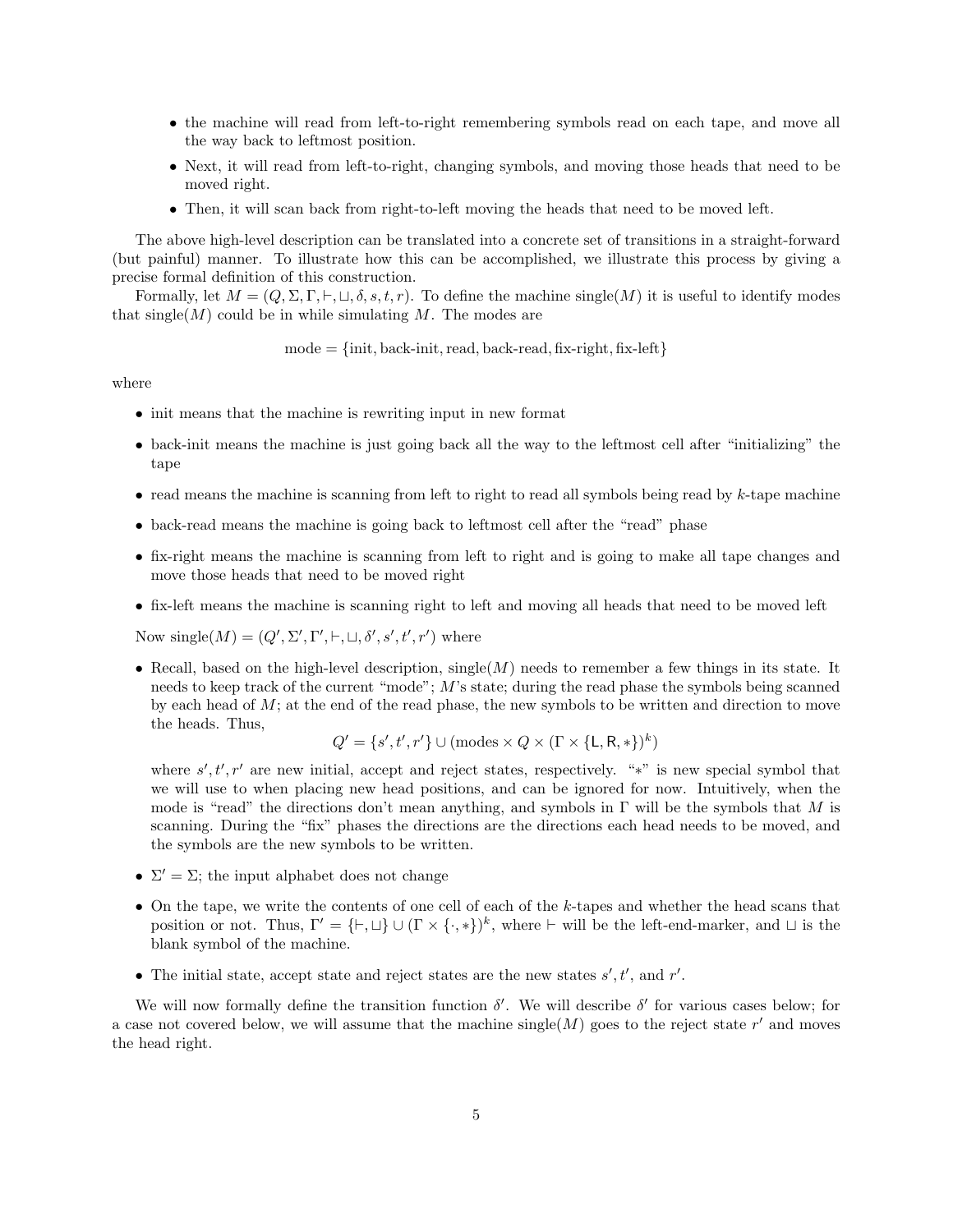- Initial State In the first step,  $\text{single}(M)$  will move to the "initialization phase", which will rewrite the tape in the correct format for the future. Thus, from initial state  $s'$  you go to a state whose "mode" is init. Since we are going to insert a symbol containing left end-marker of each of the k-tapes, we need to "shift" all symbols of the input one-space to right, which can be accomplished by remembering the next symbol to be written in the state. So  $\delta'(s', \vdash) = (s', \vdash, R)$  and  $\delta'(s', a) =$  $(\langle \text{init}, s, a, L, \sqcup, L, \sqcup, L, \ldots, \sqcup, L \rangle, (\vdash, *, \vdash, *, \ldots, \vdash, *,), \mathsf{R})$  for  $a \neq \vdash$ ; the symbol L doesn't mean anything (and so can be changed to whatever you please).
- Initialization In the initialization phase, we just read a symbol and write it in the "new format", which means writing blank symbols for all the other tape cells, and moving right. When we scan the entire input to go back left, i.e., change mode to back-init. There is one caveat to this. We are shifting symbols of the input one position to the right; so we actually write what we remembered in our state, and remember what we read in the state.

 $\delta'(\langle \text{init}, s, a, L, \sqcup, L, \ldots, \sqcup, L \rangle, b) = (\langle \text{init}, s, b, L, \sqcup, L, \ldots, \sqcup, L \rangle, (a, \cdot, \sqcup, \cdot, \ldots, \sqcup, \cdot), R)$  $\delta'(\langle \text{init}, s, a, L, \sqcup, L, \ldots, \sqcup, L \rangle, \sqcup) = (\langle \text{back-int}, s, \sqcup, L, \ldots, \sqcup, L \rangle, (a, \cdot, \sqcup, \cdot, \ldots, \sqcup, \cdot), L)$ 

Ending Initialization After we have rewritten the tape, we move the head all the way back, and move to the next phase which is "reading".

$$
\delta'(\langle \text{back-init}, s, \sqcup, L, \ldots, \sqcup, L \rangle, b) = (\langle \text{back-unit}, s, \sqcup, L, \ldots, \sqcup, L \rangle, b, L) \n\delta'(\langle \text{back-unit}, s, \sqcup, L, \ldots, \sqcup, L \rangle, \vdash) = (\langle \text{read}, s, \sqcup, L, \ldots, \sqcup, L \rangle, \vdash, R)
$$

where  $b \neq \vdash$ 

- Reading Here we scan the tape to the right, and whenever we encounter a position, where there is a tape head (i.e., a ∗ in the appropriate position), we will remember that symbol in the state. When we reach the right end (i.e., read a  $\Box$ ), we know all the information to determine the next step of M. We will remember the new symbols to right and directions of the head in the state, and move to the next phase back-read where we just go back all the way to the left end. These two cases are formally given as
	- Suppose the current state is  $P = \langle \text{read}, q, a_1, d_1, \ldots, a_i, d_i, \ldots, a_k, d_k \rangle$ , and we read a symbol  $X = (b_1, h_1, \ldots, b_i, h_i, \ldots, b_k, h_k)$ , where if  $h_i = *$  that means that the *i*th tape head is read this position, and if  $h_i = \cdot$  then the *i*th tape head is not reading this position. Thus,

$$
\delta'(P, X) = (\langle q, a'_1, d_1, \dots, a'_i, d_i, \dots, a'_k, d_k \rangle, X, R)
$$

where  $a'_i = a_i$  if  $h_i = \cdot$  and  $a'_i = b_i$  if  $h_i = *$ .

• Suppose the current state is  $P = \langle \text{read}, q, a_1, d_1, \ldots, a_i, d_i, \ldots, a_k, d_k \rangle$ , and we read  $\sqcup$ . This means we have finished scanning and all the symbols  $a_i$  are the symbols that are being read by  $M$ , and its state is q. So suppose M's transition function  $\delta$  says

$$
\delta(q, a_1, a_2, \dots, a_k) = (q', b_1, d'_1, \dots, b_k, d'_k)
$$

That is, it says "replace symbol  $a_i$  on tape i by  $b_i$  and move its head in direction  $d_i''$ . Then

$$
\delta'(P, \sqcup) = (\langle \text{back-read}, q', b_1, d_1', \ldots b_k, d_k' \rangle, \sqcup, \mathsf{L})
$$

So the new state of  $M$ , symbols to be written and direction of heads in stored in the state and we go back.

Ending Reading After reading and determining the next step, we move the head all the way back, and move to the next phase which is fixing the tape to reflect the new situation.

$$
\delta'(\langle \text{back-read}, q, a_1, d_1, \dots, a_k, d_k \rangle, b) = (\langle \text{back-read}, q, a_1, d_1, \dots, a_k, d_k \rangle, b, L)
$$

$$
\delta'(\langle \text{back-read}, q, a_1, d_1, \dots, a_k, d_k \rangle, \vdash) = (\langle \text{fix-right}, q, a_1, d_1, \dots, a_k, d_k \rangle, \vdash, R)
$$

where  $b \neq \vdash$ .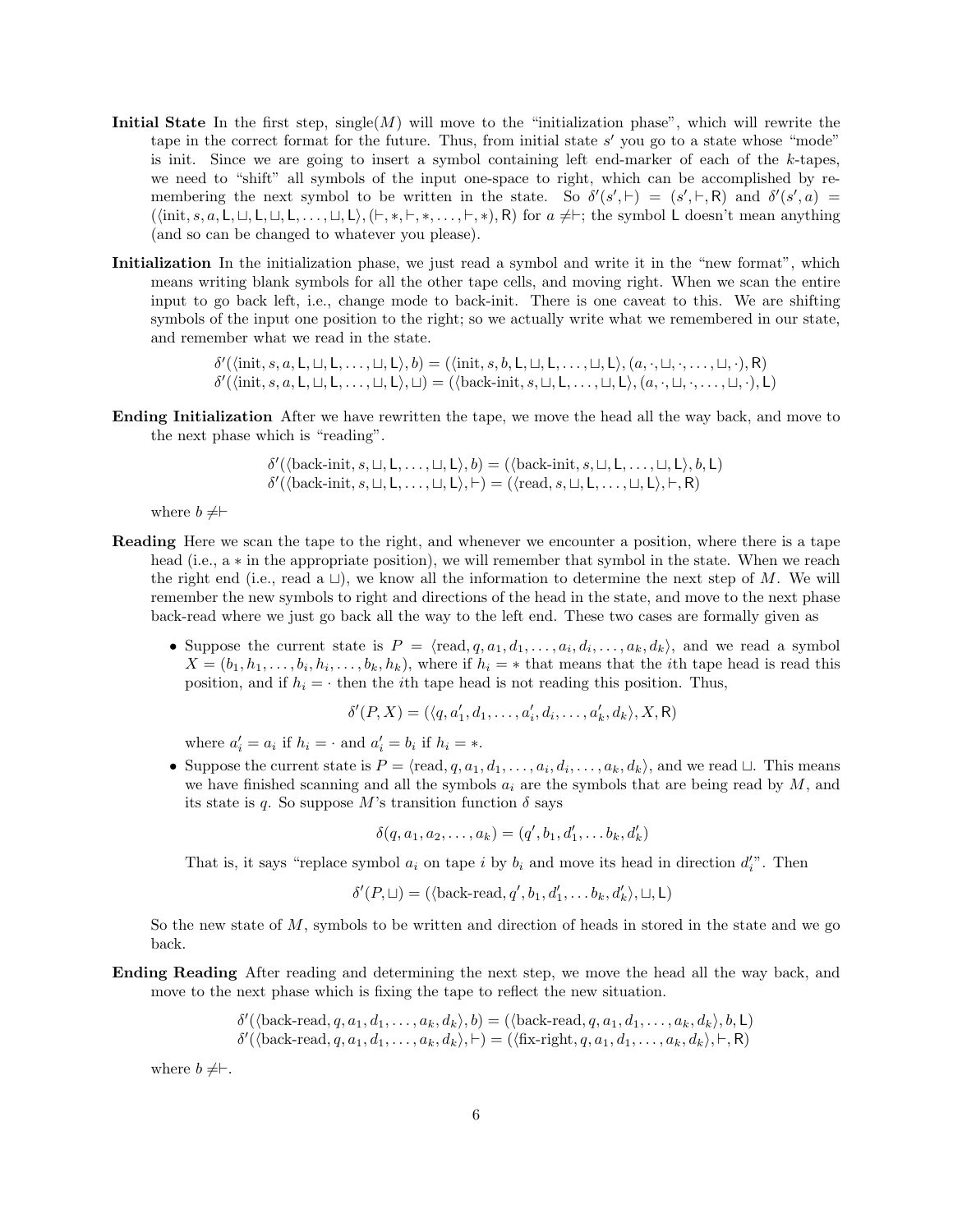- Right Scan of Fixing In this phase we move all the way to the right. Along the way, we change the symbols to new symbols, wherever the old heads were, and move all heads that need to be moved right. To move a head right, we will use "∗" in the state to remember that the old head position of the tape is the current cell, and it needs to be moved to the next cell. Finally, there is the boundary case of moving the head on some tape to right of the rightmost non-blank symbol on any tape. We will capture these cases formally.
	- Let the current state of single(M) be  $P = \langle f_{xx} \cdot r \cdot i_{y} \cdot d_{1}, \dots, d_{k}, d_{k} \rangle$  and let the symbol being read be  $X = (b_1, h_1, \ldots b_k, h_k)$ . In such a situation, single(M) will move to state  $P' =$  $\langle$ fix-right, q, a<sub>1</sub>, d'<sub>1</sub>,..., a<sub>k</sub>, d'<sub>k</sub> $\rangle$ , move R and write  $X' = (b'_1, h'_1, \ldots, b'_k, h'_k)$ . P' and X' are determined as follows. If  $h_i = *$  (that is, tape i's head was here) and  $d_i = \mathsf{R}$  then  $b'_i = a_i$  (write new symbol),  $h'_i = \cdot$  (new head is not here), and  $d'_i = *$  (remember to put head in next cell). If  $h_i = *$ and  $d_i = L$  then  $b'_i = a_i$  (write new symbol),  $h'_i = h_i$  (defer head movement to next phase), and  $d'_i = d_i$ . If  $h_i = \cdot$  and  $d_i = *$  (i.e., we remember new head position is here) then  $b'_i = b_i$  (don't change symbol),  $h'_i = *$  (new head is here), and  $d'_i = \mathsf{R}$  (this was the original direction). If  $h_i = \cdot$ and  $d_i \neq *$  then  $b'_i = b_i$  and  $d'_i = d_i$ .
	- Consider the case when the state is  $P = \langle f_{i}^{x} \cdot f_{i}^{y}, q_{i}, d_{1}, \ldots, a_{k}, d_{k} \rangle$ , and  $\sqcup$  is on the tape. There are two possibilities. If  $d_i \neq *$  for every i then we move to state  $P' = \langle$  fix-left,  $q, a_1, d_1, \ldots q_k, d_k \rangle$ , write  $\Box$  and move L. On the other hand, suppose there is some i such that  $d_i = *$ . Then we move to state  $P' = \langle \text{fix-right}, q, a_1, d'_1, \dots a_k, d'_k \rangle$ , move R and write  $X' = (b'_1, h'_1, \dots b'_k, h'_k)$ , where  $X'$ and P' are given as follows. First  $b'_i = \sqcup$  for all i. Next, if  $d_i = *$  then  $h_i = *$  and  $d'_i = \mathsf{R}$ . On the other hand if  $d_i \neq *$  then  $h'_i = \cdot$  and  $d'_i = d_i$ .
- Left Scan of Fixing In this phase we move all the way to the left, and along the way we move all the head positions that needed to be moved left. These changes are similar to the case of moving heads to the right, except for the case when moving a head left from the leftmost position.
	- Let the current state of single(M) be  $P = \langle f_{i} \text{fix-left}, q, a_1, d_1, \ldots, a_k, d_k \rangle$  and let the symbol being read be  $X = (b_1, h_1, \ldots b_k, h_k)$ . In such a situation, single(M) will move to state  $P' =$  $\langle$ fix-left,  $q, a_1, d'_1, \ldots, a_k, d'_k \rangle$ , move L and write  $X' = (b_1, h'_1, \ldots, b_k, h'_k)$ . P' and X' are determined as follows. If  $h_i = *$  and  $d_i = L$  (that is this tape's head needs to be moved left) then  $h'_i = \cdot$  (new head is not here), and  $d_i' = *$  (remember to put head in next cell). If  $h_i = *$  and  $d_i = \mathsf{R}$  then  $h'_i = h_i$  and  $d'_i = d_i$  (don't do anything since we already handled the right moves). If  $h_i = \cdot$  and  $d_i = *$  (i.e., we remember new head position is here) then  $h'_i = *$  (new head is here), and  $d'_i = \mathsf{L}$ (this was the original direction). If  $h_i = \cdot$  and  $d_i \neq *$  then  $h'_i = h_i$  and  $d'_i = d_i$ .
	- Now we consider the case when we finish the left scan, i.e., the symbol being read is  $\vdash$ . Let the state be  $P = \langle$  fix-left,  $q, a_1, d_1, \ldots, a_k, d_k \rangle$ . Since we assume that no tape head moves to the left of the left endmarker, there should be no pending left moves, i.e.,  $d_i \neq *$  for all i. In this case, we fixed all the moves correctly, and so we move to state  $P' = \langle \text{read}, q, a_1, d_1, \ldots, a_k, d_k \rangle$ , write  $\vdash$ , and move R, and start simulating the next step.
- **Acceptance/Rejection** If M accepts/rejects (i.e., its state is t or r) then single(M) will move to its accept/reject state.

$$
\delta'(\langle \text{read}, t, a_1, d_1, \dots, a_k, d_k \rangle, b) = (t', b, L)
$$
  

$$
\delta'(\langle \text{read}, r, a_1, d_1, \dots, a_k, d_k \rangle, b) = (r', b, L)
$$

 $\Box$ 

### 2 Nondeterministic Turing Machines

The Turing machines we have considered thus far (whether it being single tape or multi-tape) are *determin*istic machines — at each step, there is one possible next state, symbols to be written and direction to move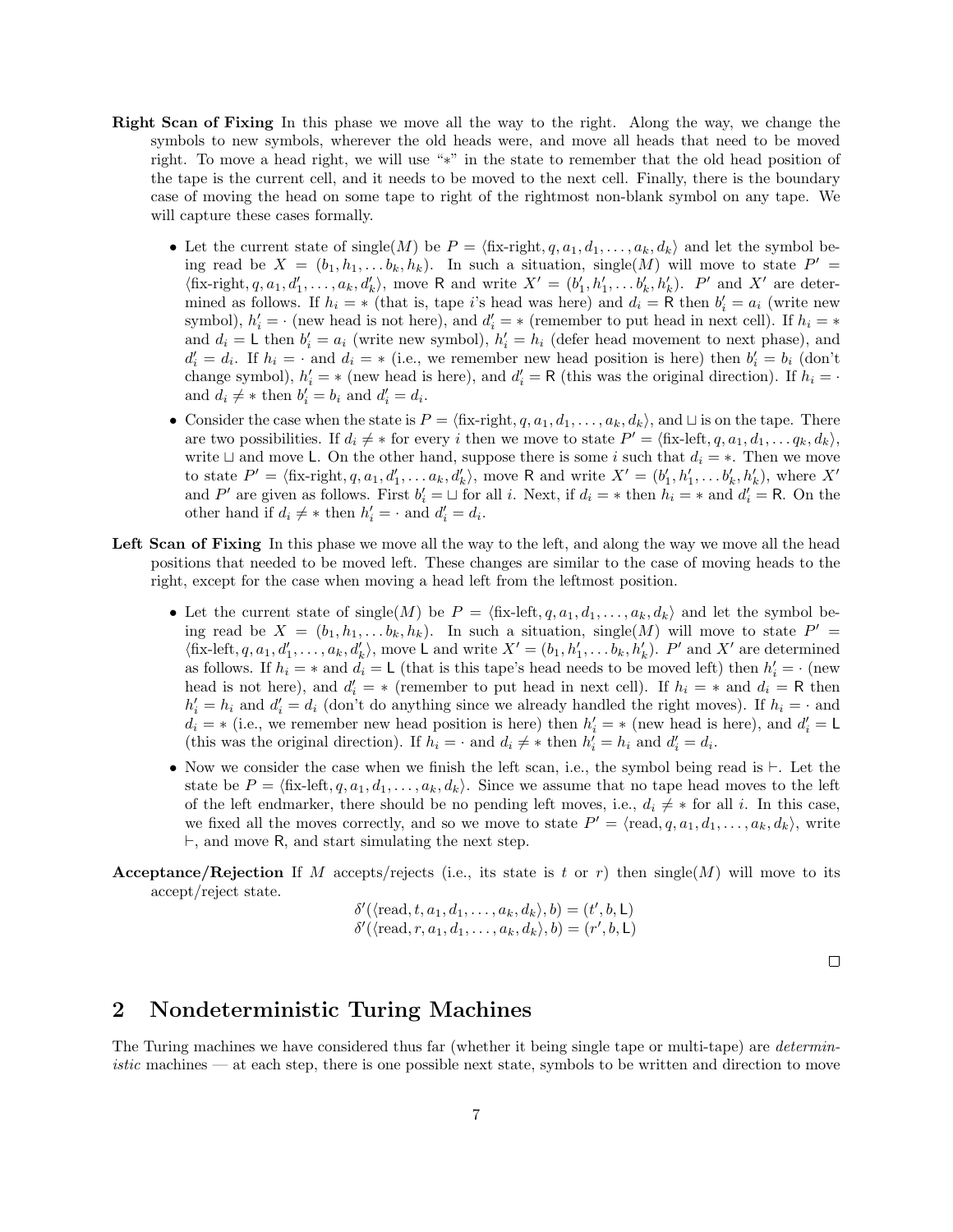the head, or the TM may halt. In contrast, we could consider *nondeterministic* machines where in each step the future is not determined. That is, at each step, there are finitely many possibilities. **Definition 6.** Formally, a nondeterministic Turing machine (NTM) is  $N = (Q, \Sigma, \Gamma, \vdash, \sqcup, \Delta, s, t, r)$ , where

- $Q, \Sigma, \Gamma, \vdash, \sqcup, s, t, r$  are as before for the 1-tape deterministic machine
- $\bullet\;\Delta:(Q\setminus\{t,r\})\times \Gamma\to 2^{Q\times \Gamma\times \{\mathsf{L},\mathsf{R}\}}$

Once again we need to define configurations, and computations of an NTM. A configuration of a nondeterministic TM is exactly the same as that of a 1-tape TM. So are notions of starting configuration and accepting/rejecting/halting configurations. A single step  $\frac{1}{N}$  is defined similarly —  $(p, z, i)$   $\frac{1}{N}$   $(q, s_0^i(z), i+d)$ , if  $(q, b, d) \in \Delta(q, z_i)$ ; here " $i+d$ " is  $i+1$  if  $d = \mathsf{R}$  and  $i-1$  if  $d = \mathsf{L}$ . x is accepted by M, if  $(s, \vdash x \sqcup^{\omega}, 0) \stackrel{*}{\underset{N}{\longrightarrow}} (t, z, n)$ for some z, n. Finally,  $\mathbf{L}(N) = \{x \in \Sigma^* | M \text{ accepts } x\}$ 

Surprisingly, like for NFAs, nondeterminism does not provide any additional computational power.

**Theorem 7.** For any nondeterministic Turing Machine N, there is a (deterministic) TM  $det(N)$  such that  $\mathbf{L}(\det(N)) = \mathbf{L}(N).$ 

Proof. When we translated a NFA to DFA, the DFA kept track of all possible active threads of the NFA; this idea does not generalize very easily. Instead, det  $M$  will simulate  $M$  on the input by simulating  $M$  on each possible sequence of computation steps that M may try in each step.

In order understand this approach it is useful to consider nondeterministic computation on an input. Recall that any nondeterministic computation can be though of as a tree, where each path corresponds to one of the possible "active threads". This is shown in Figure 5. If  $r = \max_{q,X} |\Delta(q,X)|$  then the runs of M



Figure 5: Computation of a nondeterministic machine. Each path in the tree corresponds to the sequence of steps on one of the active threads of the machine.

can be organized as an r-branching tree.  $\alpha_{i_1 i_2 \cdots i_n}$  is the configuration of M after n-steps, where choice  $i_1$  is taken in step 1,  $i_2$  in step 2, and so on. Input x is accepted iff ∃ accepting configuration in tree.

The idea behind constructing the deterministic machine is that  $det(N)$  will search for an accepting configuration in computation tree by exploring the tree along each path. The configuration at any vertex can be obtained by simulating  $N$  on the appropriate sequence of nondeterministic choices. Since the tree may potentially be infinite, if x is not accepted,  $\det(N)$  may not terminate.

We now give more details about the machine  $\det(N)$ .  $\det(N)$  will use 3 tapes to simulate N (note, multitape TMs are equivalent to 1-tape TMs)

- Tape 1, called *input tape*, will always hold input  $x$
- Tape 2, called *simulation tape*, will be used as  $N$ 's tape when simulating  $N$  on a sequence of nondeterministic choices
- Tape 3, called *choice tape*, will store the current sequence of nondeterministic choices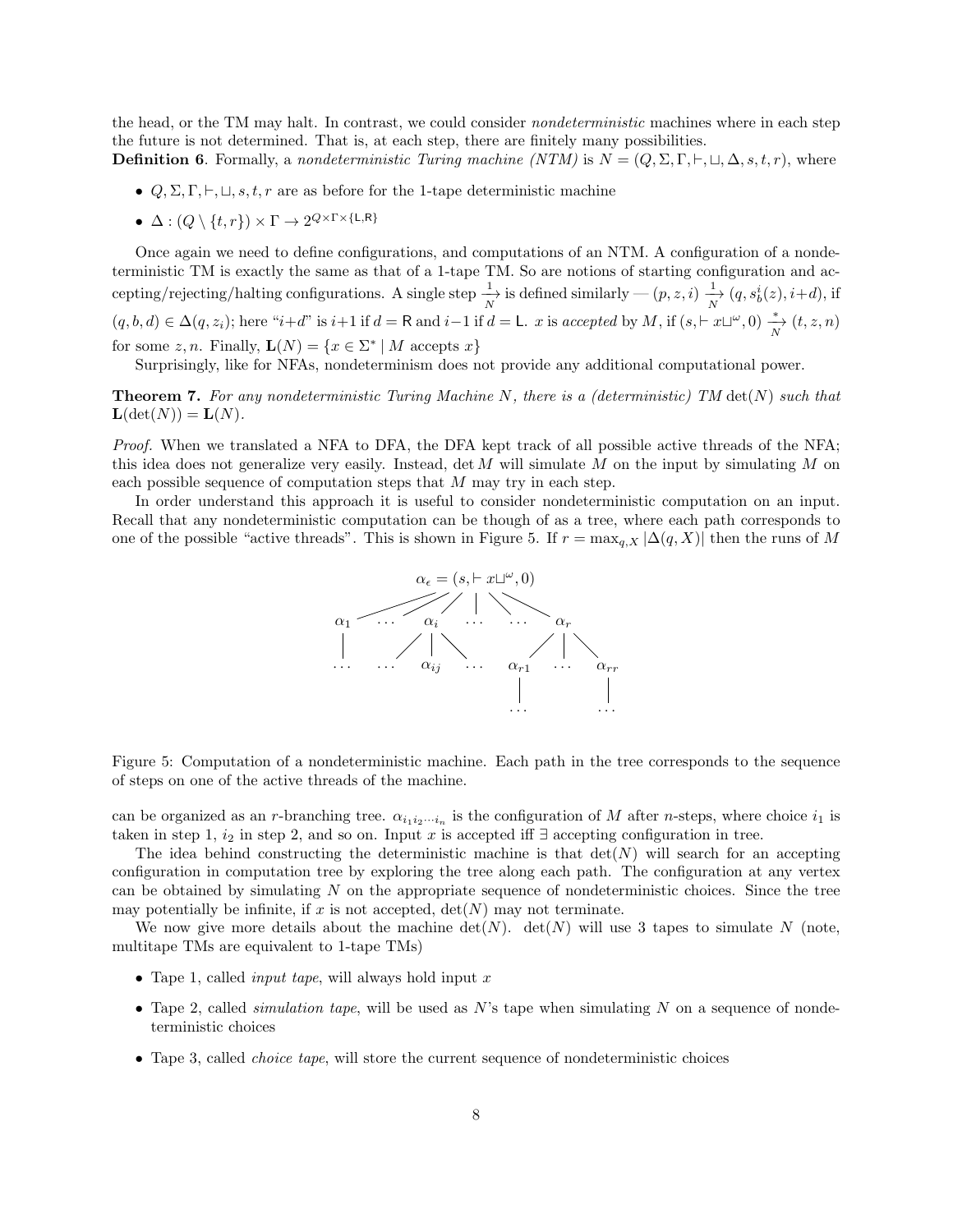$\det(N)$  will carry out the following steps.

- 1. Initially: Input tape contains  $x$ , simulation tape and choice tape are blank
- 2. Copy contents of input tape onto simulation tape
- 3. Simulate  $N$  using simulation tape as its (only) tape
	- (a) At the next step of  $N$ , if state is  $q$ , simulation tape head reads  $X$ , and choice tape head reads  $i$ , then simulate the *i*th possibility in  $\Delta(q, X)$ ; if *i* is not a valid choice, then goto step 4
	- (b) After changing state, simulation tape contents, and head position on simulation tape, move choice tape's head to the right. If Tape 3 is now scanning  $\sqcup$ , then goto step 4
	- (c) If N accepts then accept and halt, else goto step  $3(a)$  to simulate the next step of N.
- 4. Write the lexicographically next choice sequence on choice tape, erase everything on simulation tape and goto step 2.

To summarize the machine  $\det(N)$  works as follows.

- $\bullet$  det(N) simulates N over and over again, for different sequences, and for different number of steps.
- If N accepts x then there is a sequence of choices that will lead to acceptance.  $det(N)$  will eventually have this sequence on choice tape, and then its simulation N will accept.
- If N does not accept x then no sequence of choices leads to acceptance.  $det(N)$  will therefore never halt!

 $\Box$ 

## 3 Random Access Machine

Random Access Machines are an idealized model of modern computers. They have a finite number of "registers", an infinite number of available memory locations, and store a sequence of instructions or "program" in memory.

• Initially, the program instructions are stored in a contiguous block of memory locations starting at location 1. All registers and memory locations, other than those storing the program, are set to 0.

We will assume that the program consists of the following instruction set.

- add X, Y: Add the contents of registers X and Y and store the result in X.
- loadc  $X$ , I: Place the constant I in register  $X$ .
- load X, M: Load the contents of memory location  $M$  into register  $X$ .
- loadI X, M: Load the contents of the location "pointed to" by the contents of M into register X.
- store X, M: store the contents of register X in memory location  $M$ .
- jmp M: The next instruction to be executed is in location M.
- jmz X, M: If register X is 0, then jump to instruction  $M$ .
- halt: Halt execution.

Once again such machines do not provide any additional computational power over the model of a 1-tape TM.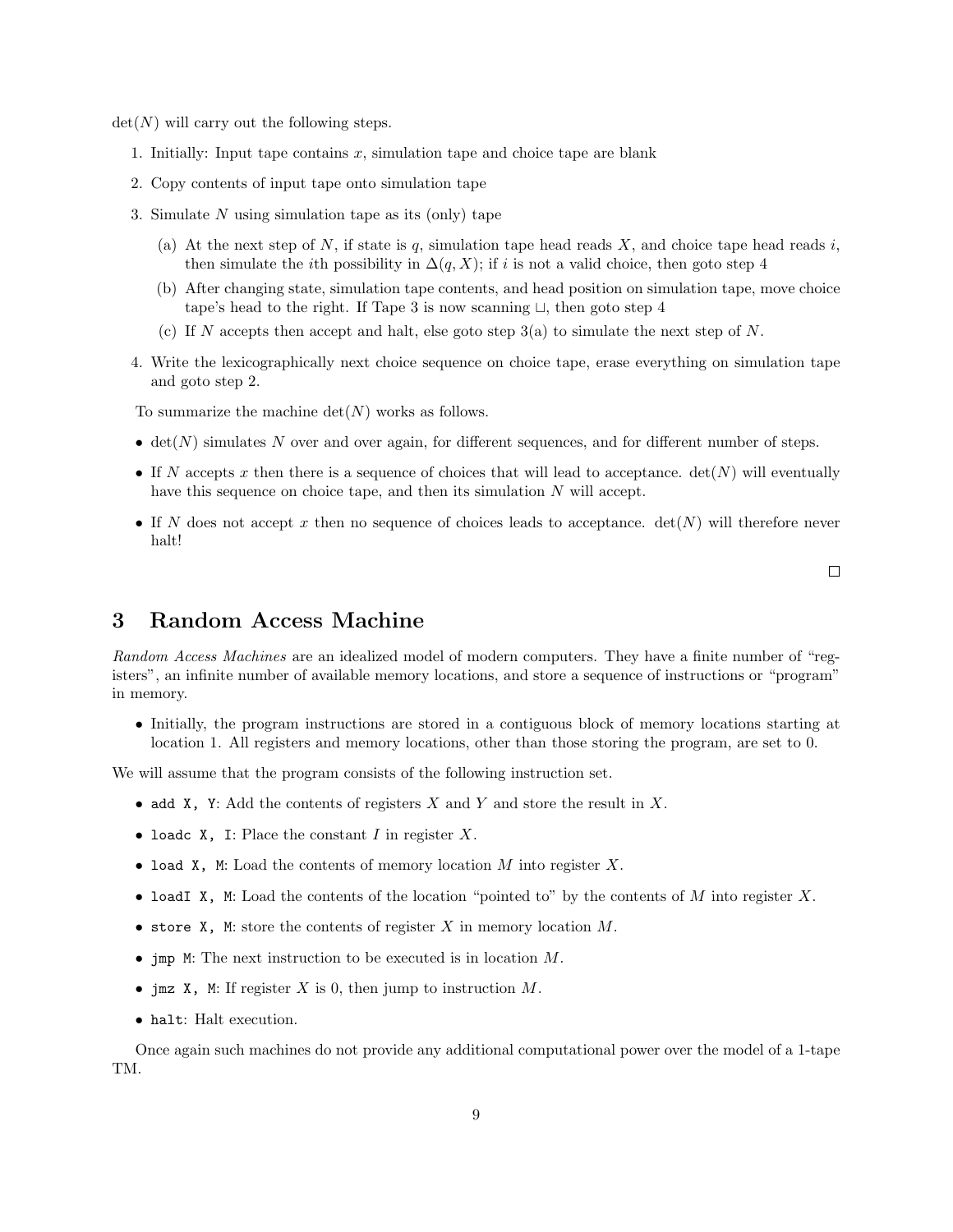#### Theorem 8. Anything computed on a RAM can be computed on a Turing machine.

Proof. We outline a proof sketch. The RAM will be simulated by a multi-tape TM. In order to simulate the RAM, the TM stores contents of registers, memory etc., in different tapes as follows.

- Instruction Counter Tape: Stores the memory location where the next instruction is stored; initially it is 1.
- Memory Address Tape: Stores the address of memory location where a load/store operation is to be performed.
- Register Tape: Stores the contents of each of the registers.
	- $-$  Has register index followed by contents of each register as follows:  $\#$  (RegisterNumber)∗ (RegisterValue) $\# \cdots$ . For example, if register 1 has 11, register 2 has 100, register 3 has 11011, etc, then tape contains  $\#1 * 11 \# 10 * 100 \# 11 * 11011 \# \cdots$
- Memory Tape: Like register tape, store  $\# \langle \text{Address} \rangle * \langle \text{Contents} \rangle \#$ 
	- $-$  To store an instruction, have opcode,  $\langle$  arguments $\rangle$
- Work Tapes: Have 3 additional work tapes to simulate steps of the RAM

The TM will simulate the RAM as follows.

- TM starts with the program stored in memory, and the instruction location tape initalized to 1.
- Each step of the RAM is simulated using many steps.
	- Read the instruction counter tape
	- Search for the relevant instruction in memory
	- Store the opcode of instruction and register address (of argument) in the finite control. Store the memory addres (of argument) in memory address tape.
	- Retrieve the values from register tape and/or memory tape and store them in work tape
	- Perform the operation using work tapes
	- Update instruction counter tape, register tape, and memory tape.

To illustrate the above sequence of steps, consider the example of simulating an add instruction.

- Suppose instruction counter tape holds 101.
- TM searches memory tape for the pattern #101∗.
- Suppose the memory tape contains  $\cdots \# 101 * \langle \text{add} \rangle, 11, 110 \# \cdots$
- TM stores "add", 11 and 110 in its finite control. In other words, it moves to a state  $q_{\text{add 11,110}}$  whose job it is to add the contents of register 11 and 110 and put the result in 11.
- Search the register tape for the pattern  $\#11*$ . Suppose the register tape contains  $\cdots \#11*10110\#\cdots$ ; in other words, the contents of register 11 is 10110. Copy 10110 to one of the work-tapes.
- Search the register tape for pattern #101∗, and copy the contents of register onto work tape 2.
- Compute the sum of the contents of the work tapes
- Search the register tape for #11∗ and replace the string 10110 by the answer computed on the work tape. This may involve shifting contents of the register tape to the right (or left).
- Add 1 to the instruction counter tape.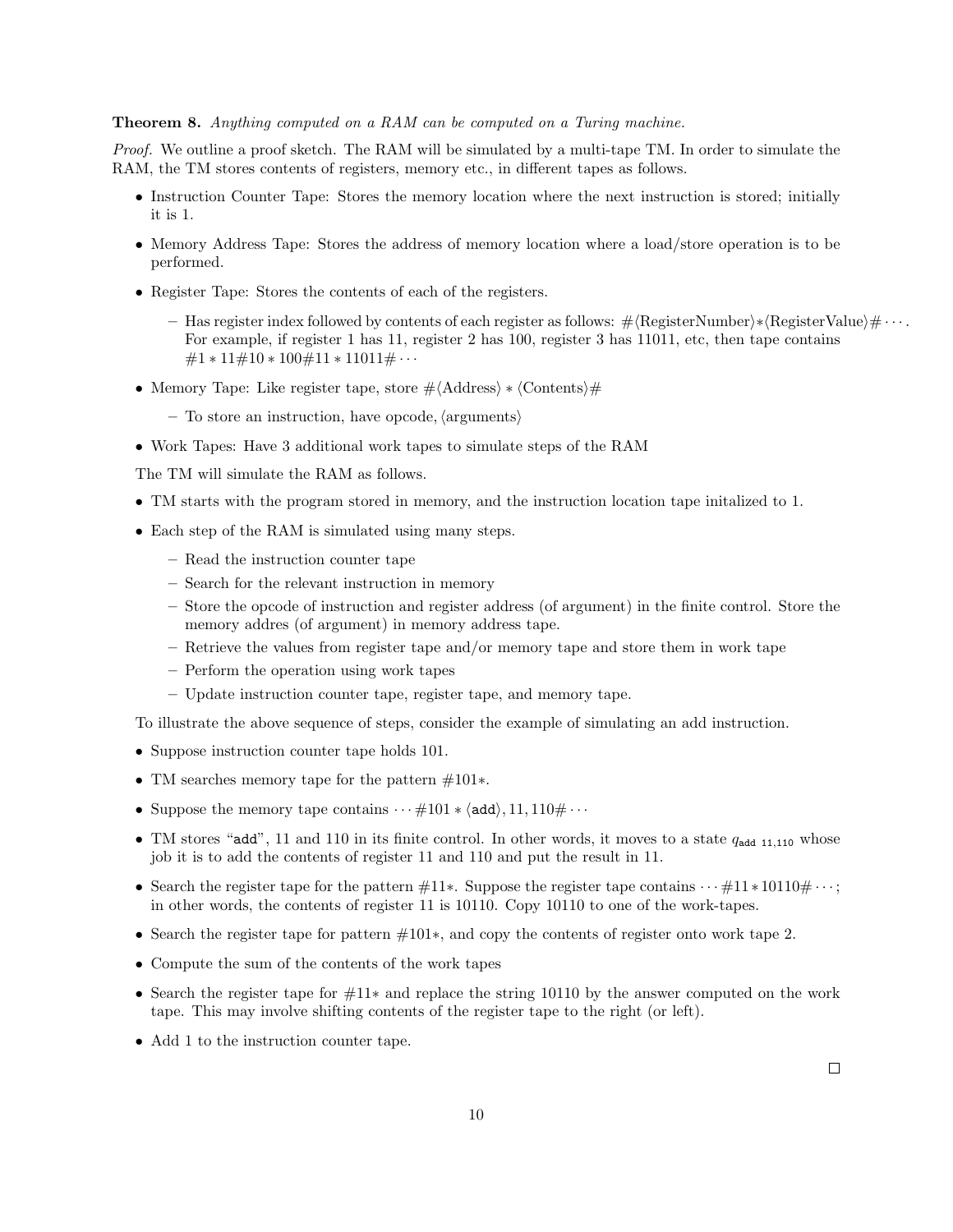### 4 Church-Turing Thesis

Over past several decades, various efforts to capture the power of mechanical computation have resulted in formal models that have the same expressive power.

- Non-Turing Machine models: random access machines,  $\lambda$ -calculus, type 0 grammars, first-order reasoning,  $\pi$ -calculus, ...
- Enhanced Turing Machine models: TM with 2-way infinite tape, multi-tape TM, nondeterministic TM, probabilistic Turing Machines, quantum Turing Machines . . .
- Restricted Turing Machine models: queue machines, 2-stack machines, 2-counter machines, ...

This has led to what is called the Church-Turing thesis which states

"Anything solvable via a mechanical procedure can be solved on a Turing Machine."

The Church-Turing thesis is not a mathematical statement that can be proved or disproved! Our belief in it is based on the fact that many attempts to define computation yield the same expressive power as Turing machines. As a consequence, in the course, we will use an informal pseudo-code to argue that a problem/language can be solved on Turing machines.

### 5 Universal Simulation

A crucial observation about Turing machines is that there are Turing machines, called Universal Turing machines, that can simulate other Turing machines when given their encoding as inputs. A universal Turing machine U is such that given the necoding of Turing machine M and an input x, U can simulate M on x and accept if M accepts, and reject if M rejects.

Before describing how such a machine might work, we need to describe how an arbitrary Turing machine M can be encoded as a string. Since U is a fixed machine, it's tape alphabet is also fixed. However, it needs to be able to simulate TMs with arbitrary tape alphabet. This can be achieved by describing an encoding of any such machine using a fixed alphabet.

#### 5.1 Encoding Turing Machines

Consider an arbitrary Turing machine  $M = (Q, \Sigma, \Gamma, \vdash, \sqcup, \delta, s, t, r)$ . We will encode M using the alphabet {0, 1, [, ], •, [}. This will be built using encodings of symbols  $a \in \Gamma$ , and states  $q \in Q$ . A symbol  $a \in \Gamma$  will be encoded as a binary string enc(a) of length log |Γ|. We assume that  $\vdash = 0^{\log |\Gamma|}$  and  $\sqcup = 0^{\log |\Gamma| - 1}$ . Similarly, each state  $q \in Q$  will be encoded as a binary string enc(q) of length log |Q|. We will assume that  $s = 0^{\log |Q|}$ ,  $t = 0^{\log |Q| - 1}$  and  $r = 0^{\log |Q| - 2}$  is Finally, directions L and R will be encoded as 0 and 1, respectively.

Turing machines will be encoded by encoding all its transitions as a string. A transition  $\delta(p, a) = (q, b, d)$ is encoded as  $[enc(p)\cdot enc(a)]enc(q)\cdot enc(b)\cdot enc(d)]$ . Then code of the machine itself is just the encoding of all its transition concatenated together, i.e.,



An input string  $x = a_1 a_2 \cdots a_n \in \Gamma^*$  will be encoded as  $[\text{enc}(a_1) \cdot \text{enc}(a_2) \cdot \cdots \cdot \text{enc}(a_n)].$ 

The above scheme outlines one possible way in which a Turing machine and its input string may be encoded. The precise choice of the alphabet and the exact encoding scheme is not important. It has been outlined to give a concrete example of one such scheme. Therefore, it is important not to place too much emphasis on its details. For what follows, we could use encoding scheme that is easy to interpret and is capable of encoding all Turing machines upto isomorphism.